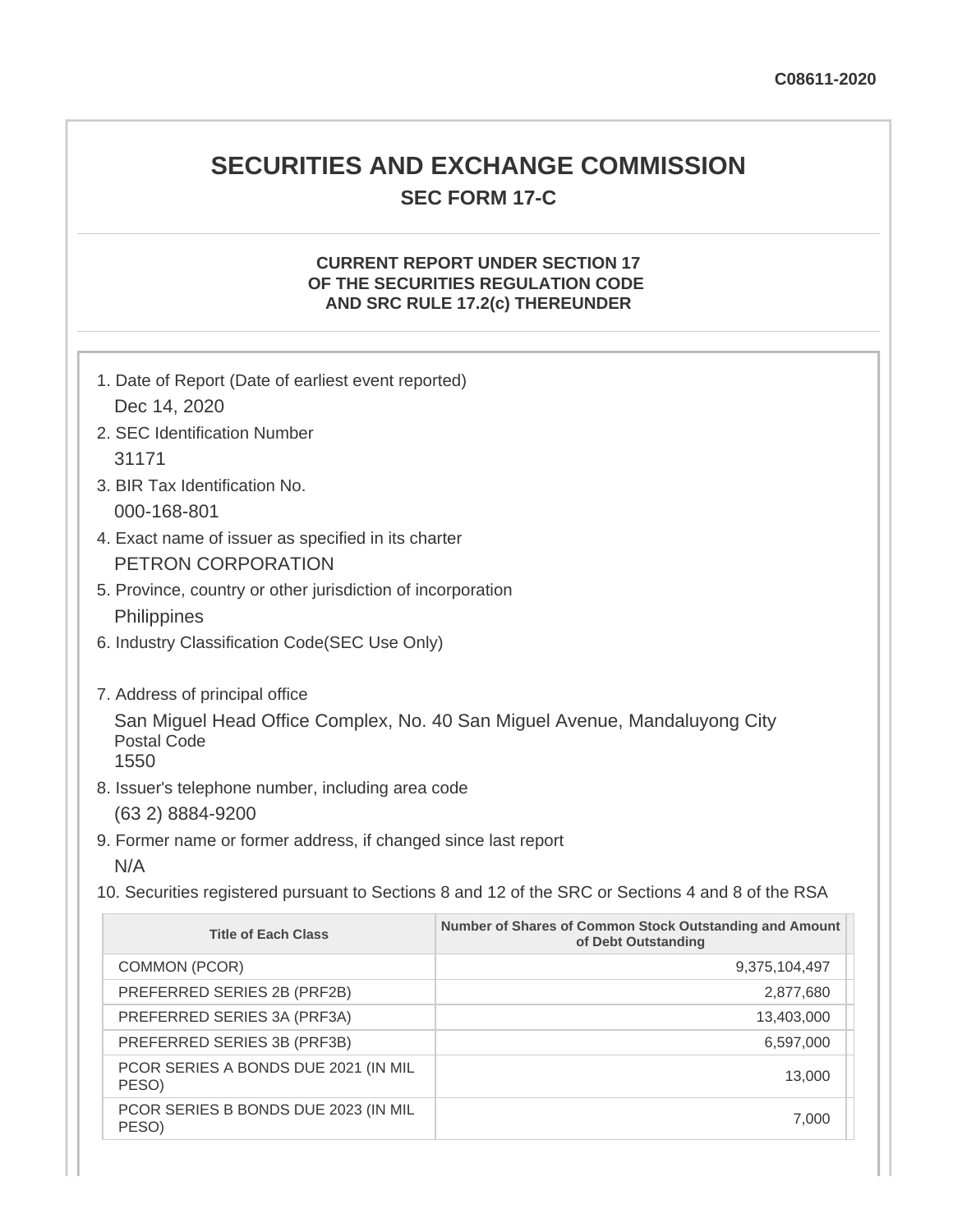| PCOR SERIES C BONDS DUE 2024 (IN MIL<br>PESO)           | 13.200  |
|---------------------------------------------------------|---------|
| PCOR SERIES D BONDS DUE 2025 (IN MIL<br>PESO)           | 6.800   |
| TOTAL DEBT AS OF SEPT 30, 2020 (IN MIL<br>PESO-CONSO)   | 265,000 |
| 11. Indicate the item numbers reported herein<br>Item 9 |         |

The Exchange does not warrant and holds no responsibility for the veracity of the facts and representations contained in all corporate disclosures, including financial reports. All data contained herein are prepared and submitted by the disclosing party to the Exchange, and are disseminated solely for purposes of information. Any questions on the data contained herein should be addressed directly to the Corporate Information Officer of the disclosing party.



## **PSE Disclosure Form 4-13 - Clarification of News Reports References: SRC Rule 17 (SEC Form 17-C) and Section 4.4 of the Revised Disclosure Rules**

#### **Subject of the Disclosure**

Clarification of news entitled "Petron workers urge government to avert closure of refinery" posted in BusinessMirror (Online Edition) on December 11, 2020.

| <b>Source</b>       | BusinessMirror (Online Edition)                                                     |  |
|---------------------|-------------------------------------------------------------------------------------|--|
|                     | Subject of News Report Tetron workers urge government to avert closure of refinery" |  |
| Date of Publication | Dec 11, 2020                                                                        |  |

**Clarification of News Report**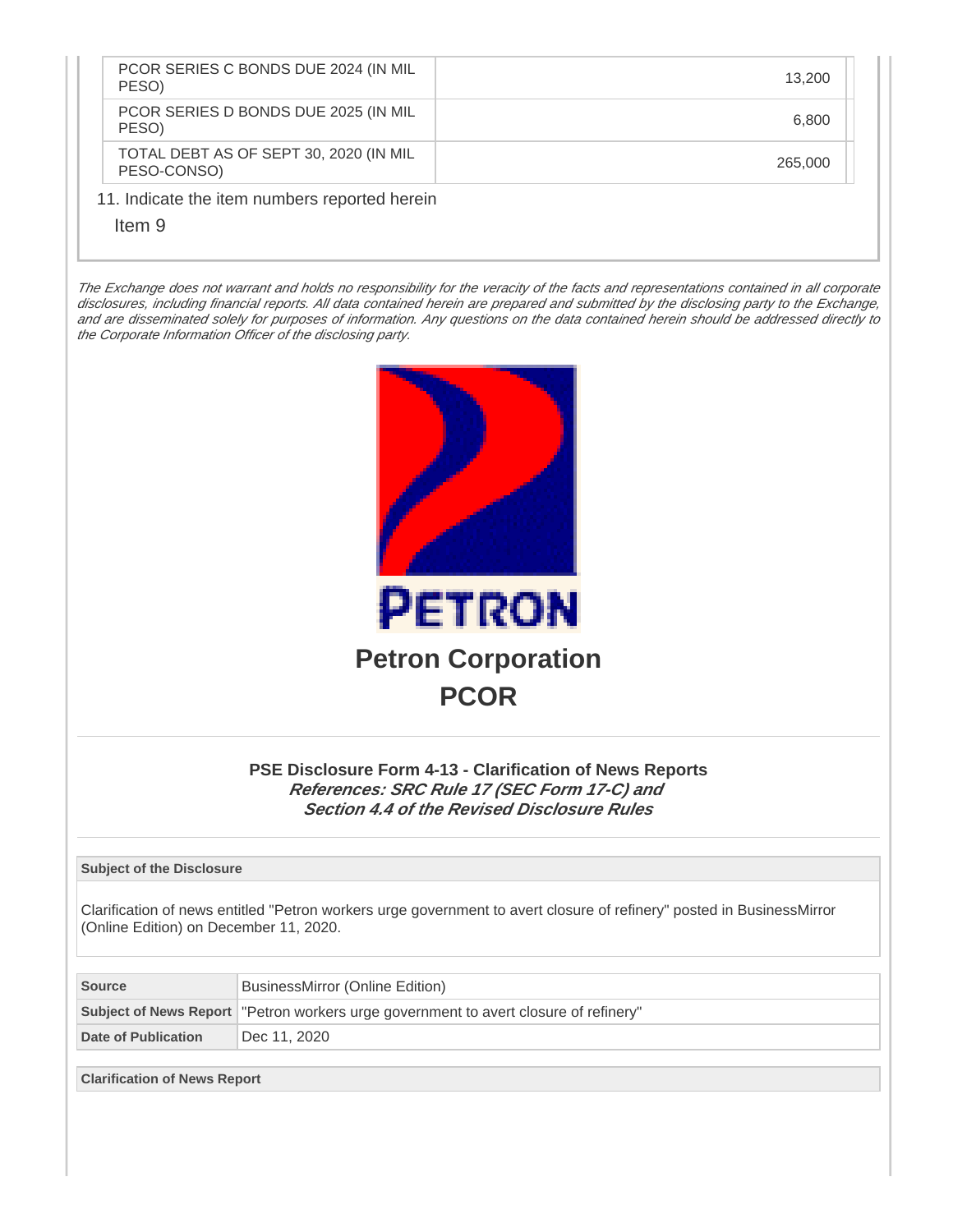We write in response to your request for clarification and/or confirmation of the news article entitled "Petron workers urge government to avert closure of refinery" posted in BusinessMirror (Online Edition) on December 11, 2020. The article reported in part that:

"The workers at Petron Bataan refinery have asked the local government to help avert the impending closure of the country's largest and only remaining oil refiner scheduled in January next year.

. . . .

Petron president Ramon S. Ang said early this week that the company is set to close its 180,000 barrel-per-day refinery 'starting January,' citing uneven playing field between oil importers and refiners.

. . . .

Ang said the shutdown is not permanent, saying the refinery would resume commercial operations if and when the economy improves.

. . . ."

We confirm that the statements above were made by Mr. Ramon S. Ang, President and Chief Executive Officer of the Company. We further confirm that the Company will suspend operations at its Petron Bataan Refinery in Limay, Bataan beginning the second half of January 2021 to minimize losses in view of weak refining margins. During this economic shutdown, the Company will conduct maintenance activities on key process units. There will be no supply disruption as a result of the shutdown given the healthy inventory of the Company and the replenishment by the Company of its supply through the importation of finished products.

### **Other Relevant Information**

Please see attached amended letter dated December 14, 2020, with amendments underscored.

#### **Filed on behalf by:**

| <b>Name</b>        | Jhoanna Jasmine Javier-Elacio                   |
|--------------------|-------------------------------------------------|
| <b>Designation</b> | Legal Manager and Assistant Corporate Secretary |